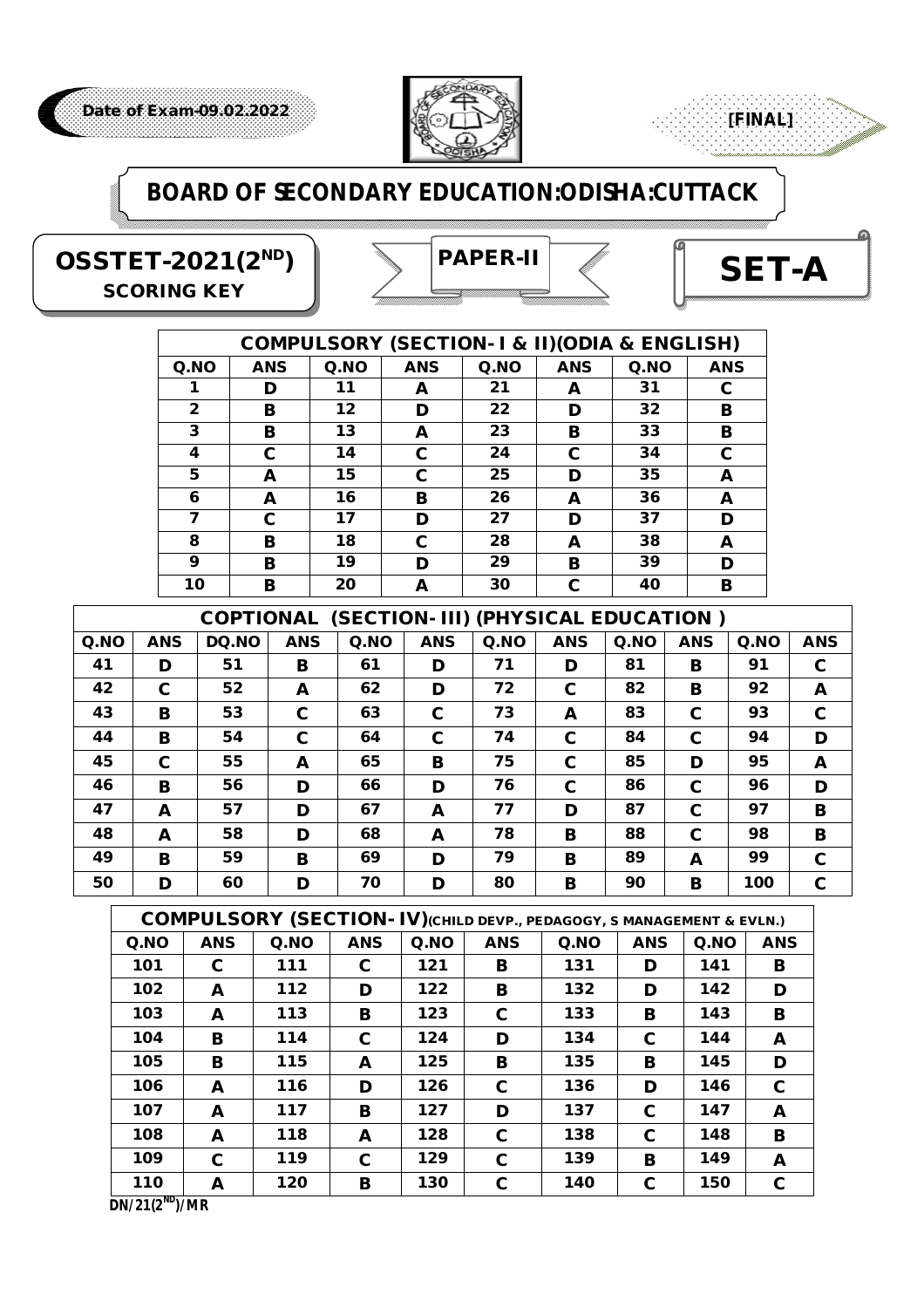

### **BOARD OF SECONDARY EDUCATION:ODISHA:CUTTACK**

**OSSTET-2021(2ND)** *SCORING KEY*

# *PAPER-II*



**[FINAL]**

|              | <b>COMPULSORY (SECTION- I &amp; II) (ODIA &amp; ENGLISH)</b> |         |            |      |            |         |            |  |  |  |  |  |
|--------------|--------------------------------------------------------------|---------|------------|------|------------|---------|------------|--|--|--|--|--|
| $Q$ . NO     | <b>ANS</b>                                                   | $Q$ .NO | <b>ANS</b> | Q.NO | <b>ANS</b> | $Q$ .NO | <b>ANS</b> |  |  |  |  |  |
|              | A                                                            | 11      | D          | 21   | в          | 31      | в          |  |  |  |  |  |
| $\mathbf{2}$ | в                                                            | 12      | С          | 22   | A          | 32      | D          |  |  |  |  |  |
| 3            | С                                                            | 13      | C          | 23   | D          | 33      | С          |  |  |  |  |  |
| 4            | в                                                            | 14      | С          | 24   | D          | 34      | С          |  |  |  |  |  |
| 5            | D                                                            | 15      | A          | 25   | C          | 35      | A          |  |  |  |  |  |
| 6            | D                                                            | 16      | A          | 26   | С          | 36      | A          |  |  |  |  |  |
| 7            | в                                                            | 17      | D          | 27   | A          | 37      | в          |  |  |  |  |  |
| 8            | A                                                            | 18      | C          | 28   | A          | 38      | в          |  |  |  |  |  |
| 9            | A                                                            | 19      | в          | 29   | в          | 39      | D          |  |  |  |  |  |
| 10           | в                                                            | 20      | в          | 30   | D          | 40      | A          |  |  |  |  |  |

| (SECTION- III) (PHYSICAL EDUCATION)<br><b>OPTIONAL</b> |            |      |            |      |            |          |            |      |            |      |            |  |
|--------------------------------------------------------|------------|------|------------|------|------------|----------|------------|------|------------|------|------------|--|
| Q.NO                                                   | <b>ANS</b> | Q.NO | <b>ANS</b> | Q.NO | <b>ANS</b> | $Q$ . NO | <b>ANS</b> | Q.NO | <b>ANS</b> | Q.NO | <b>ANS</b> |  |
| 41                                                     | C          | 51   | в          | 61   | A          | 71       | в          | 81   | C          | 91   | C          |  |
| 42                                                     | D          | 52   | D          | 62   | A          | 72       | в          | 82   | D          | 92   | B          |  |
| 43                                                     | C          | 53   | D          | 63   | D          | 73       | A          | 83   | в          | 93   | в          |  |
| 44                                                     | D          | 54   | C          | 64   | C          | 74       | D          | 84   | в          | 94   | в          |  |
| 45                                                     | B          | 55   | C          | 65   | D          | 75       | C          | 85   | D          | 95   | C          |  |
| 46                                                     | C          | 56   | C          | 66   | в          | 76       | C          | 86   | A          | 96   | C          |  |
| 47                                                     | A          | 57   | A          | 67   | в          | 77       | D          | 87   | в          | 97   | B          |  |
| 48                                                     | A          | 58   | C          | 68   | С          | 78       | C          | 88   | D          | 98   | D          |  |
| 49                                                     | D          | 59   | в          | 69   | A          | 79       | C          | 89   | D          | 99   | D          |  |
| 50                                                     | в          | 60   | C          | 70   | D          | 80       | A          | 90   | C          | 100  | A          |  |

|      | <b>COMPULSORY (SECTION- IV) (CHILD DEVP., PEDAGOGY, S MANAGEMENT &amp; EVLN.)</b> |      |            |      |            |      |            |      |            |  |  |  |
|------|-----------------------------------------------------------------------------------|------|------------|------|------------|------|------------|------|------------|--|--|--|
| Q.NO | <b>ANS</b>                                                                        | Q.NO | <b>ANS</b> | Q.NO | <b>ANS</b> | Q.NO | <b>ANS</b> | Q.NO | <b>ANS</b> |  |  |  |
| 101  | D                                                                                 | 111  | A          | 121  | C          | 131  | C.         | 141  | D          |  |  |  |
| 102  | A                                                                                 | 112  | A          | 122  | C          | 132  | в          | 142  | в          |  |  |  |
| 103  | A                                                                                 | 113  | в          | 123  | C          | 133  | D          | 143  | A          |  |  |  |
| 104  | в                                                                                 | 114  | D          | 124  | в          | 134  | в          | 144  | A          |  |  |  |
| 105  | D                                                                                 | 115  | в          | 125  | C          | 135  | в          | 145  | A          |  |  |  |
| 106  | C                                                                                 | 116  | в          | 126  | C          | 136  | C          | 146  | в          |  |  |  |
| 107  | C                                                                                 | 117  | C          | 127  | в          | 137  | D          | 147  | C          |  |  |  |
| 108  | A                                                                                 | 118  | C          | 128  | C          | 138  | A          | 148  | A          |  |  |  |
| 109  | C                                                                                 | 119  | в          | 129  | в          | 139  | C          | 149  | в          |  |  |  |
| 110  | D                                                                                 | 120  | C          | 130  | D          | 140  | D          | 150  | A          |  |  |  |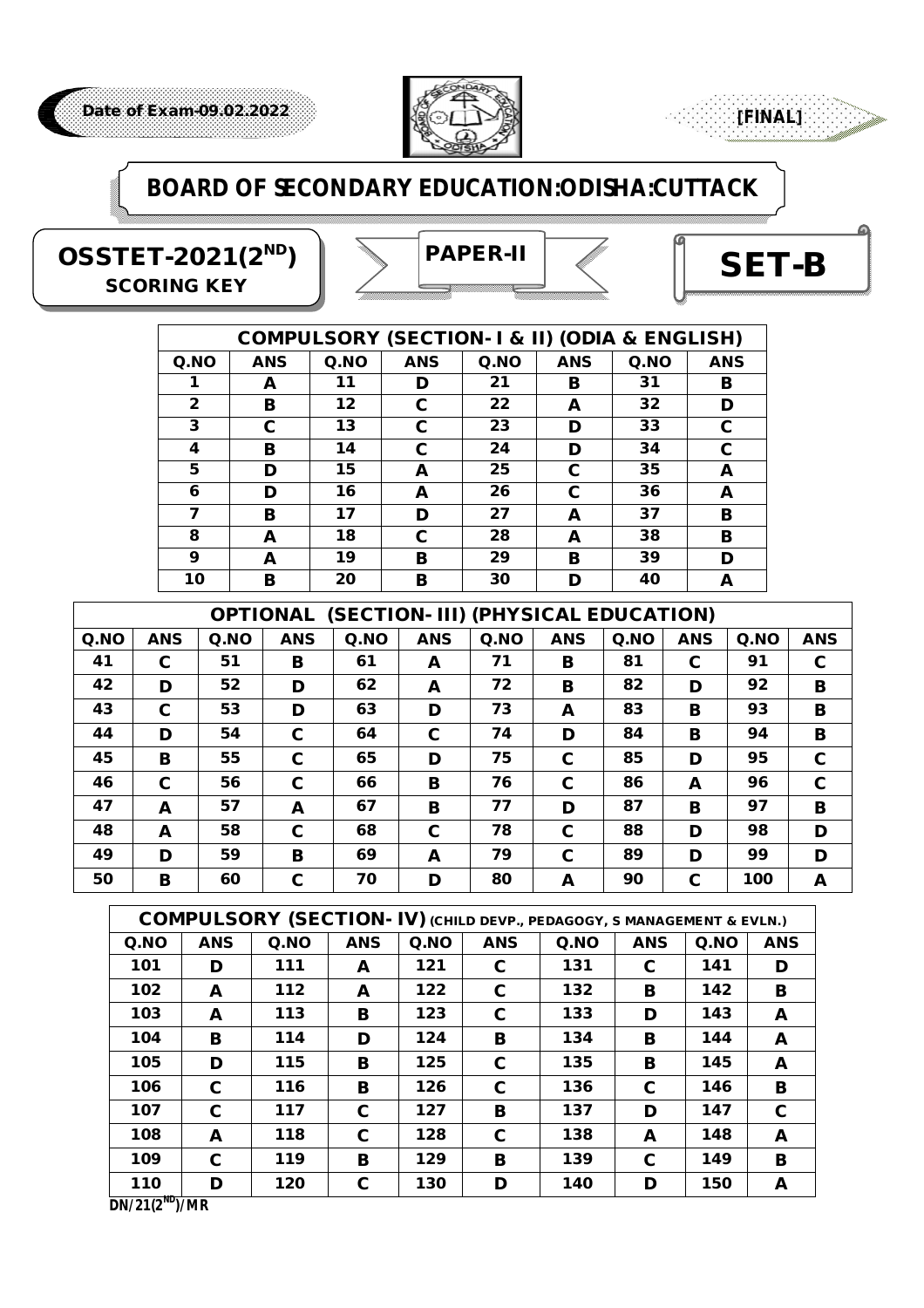

#### **BOARD OF SECONDARY EDUCATION:ODISHA:CUTTACK**

**OSSTET-2021(2ND)** *SCORING KEY*

# *PAPER-II*



**[FINAL]**

|              |            |      | <b>COMPULSORY (SECTION- I &amp; II) (ODIA &amp; ENGLISH)</b> |      |            |      |            |
|--------------|------------|------|--------------------------------------------------------------|------|------------|------|------------|
| Q.NO         | <b>ANS</b> | Q.NO | <b>ANS</b>                                                   | Q.NO | <b>ANS</b> | Q.NO | <b>ANS</b> |
|              | в          | 11   | A                                                            | 21   | A          | 31   | D          |
| $\mathbf{2}$ | C          | 12   | D                                                            | 22   | D          | 32   | в          |
| 3            | D          | 13   | в                                                            | 23   | C          | 33   | A          |
| 4            | A          | 14   | C                                                            | 24   | D          | 34   | C          |
| 5            | в          | 15   | C                                                            | 25   | в          | 35   | C          |
| 6            | A          | 16   | A                                                            | 26   | C          | 36   | A          |
| 7            | D          | 17   | D                                                            | 27   | в          | 37   | в          |
| 8            | C          | 18   | в                                                            | 28   | A          | 38   | A          |
| 9            | C          | 19   | в                                                            | 29   | A          | 39   | D          |
| 10           | A          | 20   | в                                                            | 30   | D          | 40   | в          |

|      | (SECTION- III) (PHYSICAL EDUCATION)<br><b>OPTIONAL</b> |             |             |          |            |          |            |      |            |     |            |  |
|------|--------------------------------------------------------|-------------|-------------|----------|------------|----------|------------|------|------------|-----|------------|--|
| Q.NO | <b>ANS</b>                                             | $Q$ .<br>NO | <b>ANS</b>  | $Q$ . NO | <b>ANS</b> | $Q$ . NO | <b>ANS</b> | Q.NO | <b>ANS</b> | QNO | <b>ANS</b> |  |
| 41   | в                                                      | 51          | в           | 61       | D          | 71       | в          | 81   | D          | 91  | C          |  |
| 42   | A                                                      | 52          | в           | 62       | D          | 72       | С          | 82   | в          | 92  | D          |  |
| 43   | A                                                      | 53          | D           | 63       | C          | 73       | C          | 83   | D          | 93  | B          |  |
| 44   | D                                                      | 54          | C           | 64       | D          | 74       | в          | 84   | A          | 94  | D          |  |
| 45   | в                                                      | 55          | C           | 65       | C          | 75       | A          | 85   | C          | 95  | D          |  |
| 46   | A                                                      | 56          | C           | 66       | в          | 76       | в          | 86   | C          | 96  | B          |  |
| 47   | в                                                      | 57          | $\mathbf c$ | 67       | A          | 77       | С          | 87   | D          | 97  | D          |  |
| 48   | C                                                      | 58          | C           | 68       | C          | 78       | A          | 88   | C          | 98  | C          |  |
| 49   | D                                                      | 59          | C           | 69       | A          | 79       | A          | 89   | в          | 99  | D          |  |
| 50   | D                                                      | 60          | C           | 70       | D          | 80       | в          | 90   | A          | 100 | в          |  |

|          | <b>COMPULSORY (SECTION-IV)</b> (CHILD DEVP., PEDAGOGY, S MANAGEMENT & EVLN.) |     |            |     |            |          |            |     |            |  |  |  |
|----------|------------------------------------------------------------------------------|-----|------------|-----|------------|----------|------------|-----|------------|--|--|--|
| $Q$ . NO | <b>ANS</b>                                                                   | QNO | <b>ANS</b> | QNO | <b>ANS</b> | $Q$ . NO | <b>ANS</b> | QNO | <b>ANS</b> |  |  |  |
| 101      | в                                                                            | 111 | D          | 121 | в          | 131      | D          | 141 | A          |  |  |  |
| 102      | C                                                                            | 112 | в          | 122 | D          | 132      | C          | 142 | в          |  |  |  |
| 103      | в                                                                            | 113 | C          | 123 | A          | 133      | A          | 143 | в          |  |  |  |
| 104      | C                                                                            | 114 | в          | 124 | D          | 134      | A          | 144 | C          |  |  |  |
| 105      | C                                                                            | 115 | D          | 125 | C          | 135      | D          | 145 | C          |  |  |  |
| 106      | в                                                                            | 116 | A          | 126 | C          | 136      | в          | 146 | C          |  |  |  |
| 107      | в                                                                            | 117 | C.         | 127 | A          | 137      | D          | 147 | C          |  |  |  |
| 108      | A                                                                            | 118 | D          | 128 | D          | 138      | C          | 148 | A          |  |  |  |
| 109      | C                                                                            | 119 | в          | 129 | A          | 139      | в          | 149 | C          |  |  |  |
| 110      | в                                                                            | 120 | в          | 130 | A          | 140      | A          | 150 | C          |  |  |  |